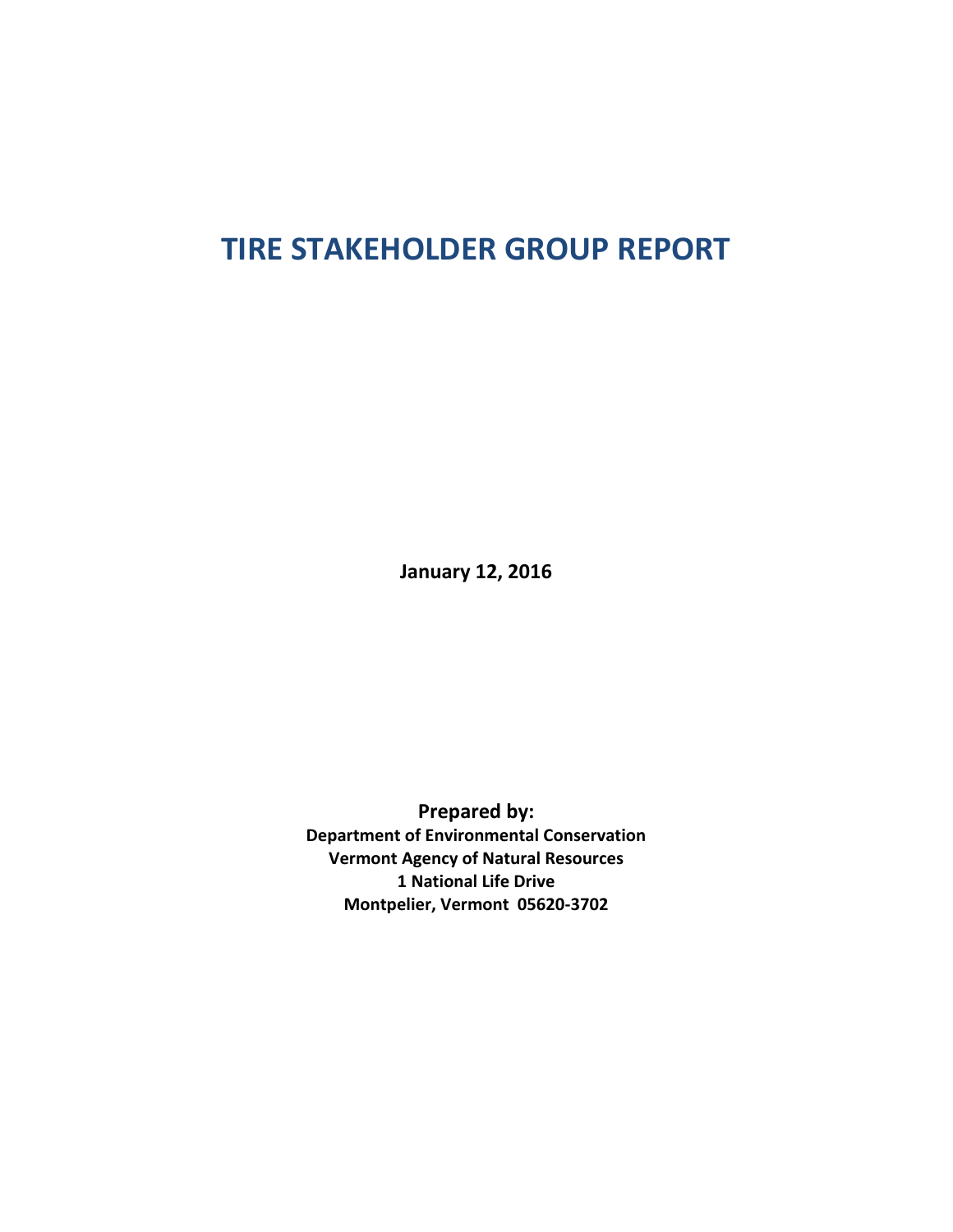## **Table of Contents**

<span id="page-1-0"></span>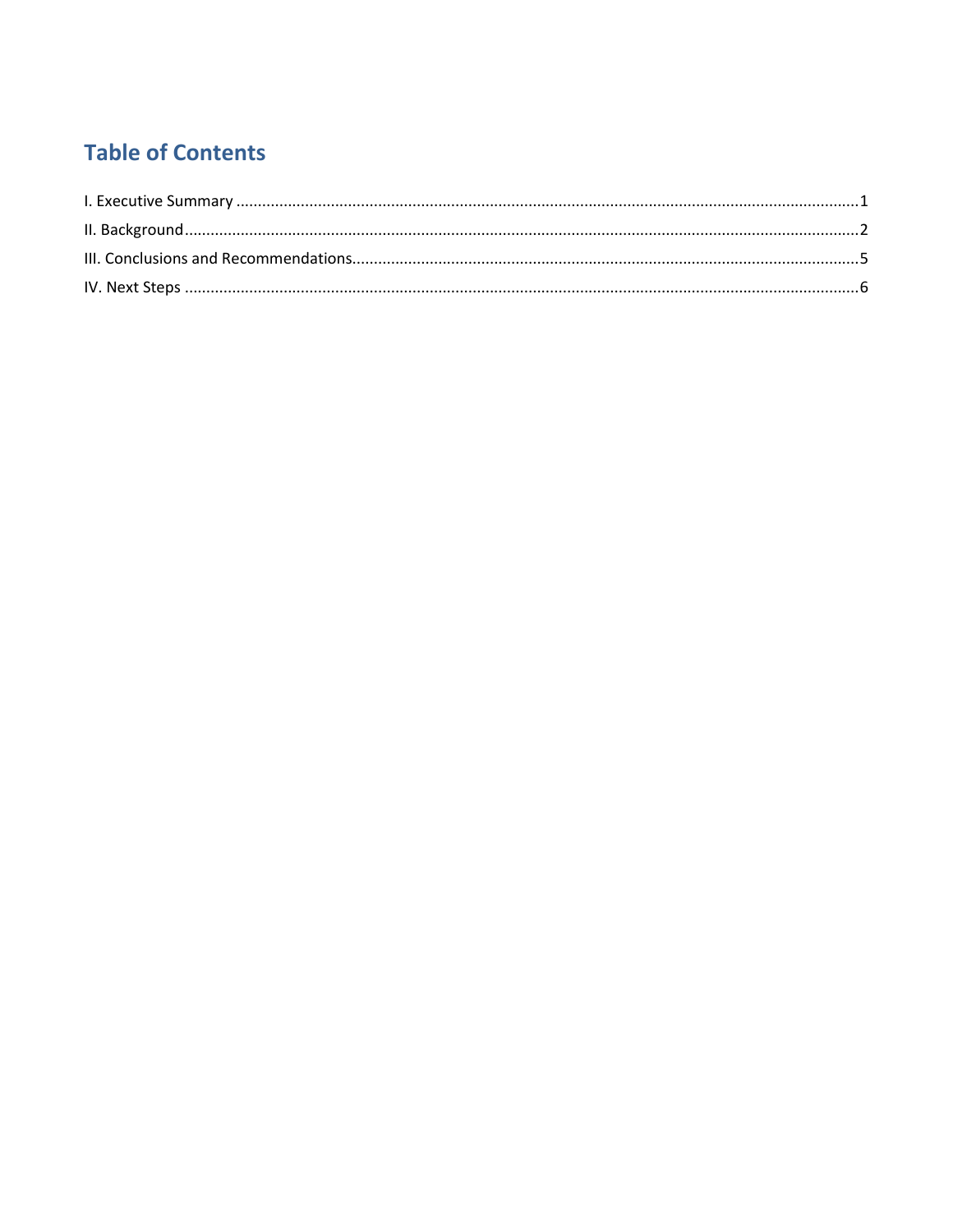### **I. Executive Summary**

In April 2015, a diverse stakeholder group known as the Beyond Waste Advisory Group (Advisory Group) submitted a report to the Vermont legislature. The Advisory Group was charged with investigating materials that were not covered under the disposal bans adopted under the Universal Recycling law (Act 148), or the Architectural Waste Recycling law (Act 175). The materials evaluated were difficult to manage due to characteristics that contribute to their high volume, toxicity, limited end markets, and limited collection and processing infrastructure, and other issues. The Advisory Group agreed by consensus that Agency of Natural resources (ANR) should first focus its attention on four waste streams, one of which was scrap tires.

In July 2015, ANR convened the first of three meetings with a group of interested stakeholders, identified in this report as the Tire Stakeholder Group (Group). The Group consisted of a diverse set of perspectives, representing the tire industry, environmental advocates, tire recyclers, the legislature, retailers, the automobile industry, solid waste districts, and ANR staff. Appendix A includes a list of the members of the Group. The Group was asked to review the current state of tire management in Vermont, identify problem areas and develop possible strategies and recommendations that could be used to form the basis for legislative initiatives and programmatic changes.

The Group agreed that there were three areas of concern with scrap tire management in Vermont: legacy scrap tire piles, ongoing illegal dumping of scrap tires, and the lack of recycling markets.

There was general group consensus that legacy scrap tire piles are a historic problem that is fairly well defined both in terms of the magnitude and the overall costs to cleanup. Aspects that contributed to this consensus were built on discussion and concerns shared from the participating stakeholders. For example, the group heard from the local Solid Waste Districts about the importance of addressing large tire piles. From our Vermont Agency of Agriculture, Food and Markets partners, they expressed strong interest in abating tire piles and discouraging farmers from using unsplit, whole tires as bunker tarp weights. Concerns on this are shared with the Vermont Department of Health in that scrap tires are ideal breeding grounds for Eastern Equine Encephalitis and West Nile Virus-carrying mosquitos. Further, building on the public health concerns, large tire piles present a potential fire threat to local communities.

On the topic of scrap tire management markets, there was general Group consensus that the current markets for scrap tires are fluctuating and tenuous. Vermont has one scrap tire processor. Nearly all of Vermont scrap tires are exported out of state for processing, and all of the processed rubber is utilized in other states and countries. Once leaving Vermont, scrap tires are difficult to track accurately, but the majority are converted to Tire Derived Fuel (TDF) and utilized in Maine paper mills, with lesser utilized in New York and Quebec cement kilns. The Group expressed concern over the impact on Vermont's - and New England's - scrap tire management should energy prices or the regulatory landscape change, and the outlets for TDF wane. A portion of the Group also believed that while burning as TDF is currently a necessity, it is not the preferred use of Vermont's scrap tires. The Group learned of other scrap tire markets, including ground rubber applications and civil engineering, and considered their potential within Vermont. The Group heard from engineering managers from the Vermont Agency of Transportation (VTrans), who related that there is some potential for use of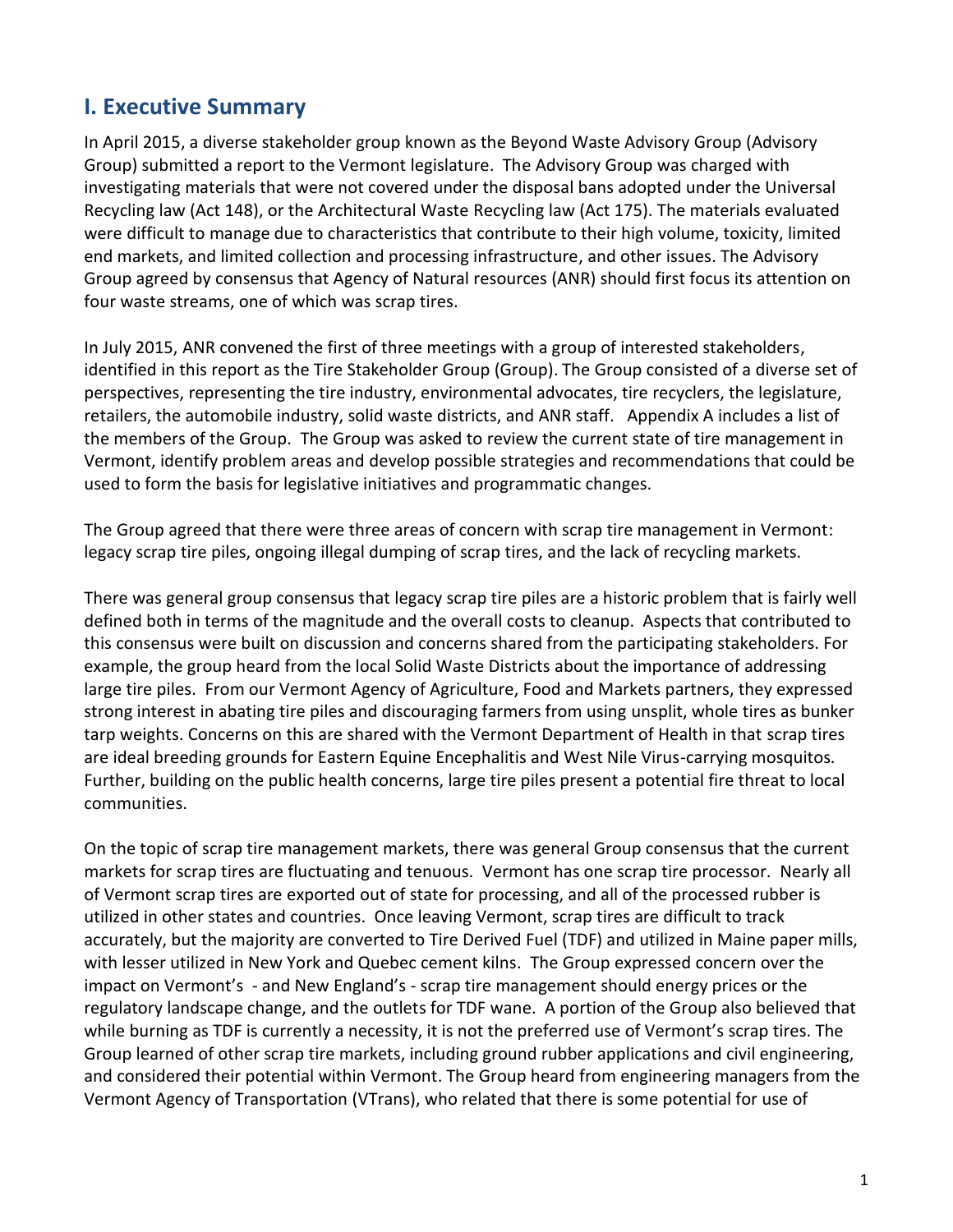shredded scrap tires as lightweight backfill, as a stratified drainage layer beneath gravel roads, or in the manufacture of Crumb Rubber Modified Asphalt (CRMA).

The problem of ongoing illegal dumping of scrap tires poses a challenge to Vermont. Although most scrap tires are properly managed by licensed and legitimate collectors and processors, small scale illegal dumping continues to occur. Those tires that are illegally dumped cost local communities and private landowners considerable resources to address, as it is often difficult or impossible to determine the person responsible for the dumping. Illegally disposed tires pollute our streams and degrade our countryside. The Group was unanimous that illegal scrap tire disposal is a problem to some degree, but did not reach consensus on a solution or solutions to address this problem. Options such as creating a monetary deposit on new tires, establishing an Extended Producer Responsibility (EPR) program, or adding a State-mandated fee on scrap tires were discussed by the Group. There was some consensus that any fee on tires to cover the management of scrap tires should be moved to the time of new tire purchase rather than at the time of disposal, and that the fee should be uniform and transparent. The Group also discussed adding a fee on tires that would generate resources to address the legacy tire piles problem and to help to develop sustainable markets for scrap tires.

### <span id="page-3-0"></span>**II. Background**

### **Legacy Tire Piles**

ANR submitted a report to the legislature in 2013 which identified 62 scrap tire piles of greater than 100 tires. The total number in these legacy piles was estimated to be 417,000-458,000 tires. This report estimated that the cost to collect and properly dispose of these tires ranged from \$383,600- \$1,053,400. The 2013 report also recommended that a lien be placed on the property when using funds to clean up large piles on private property where the property owner was involved with creating the pile. Also contained in this report was a summary of background information on scrap tire management in Vermont and nationally. The report highlights that Vermont is one of 17 states without some manner of funded state tire management program.

#### **Markets**

As with most commodities and recyclable materials, the market for scrap tires is volatile and greatly influenced by economic factors, energy prices, and political circumstances outside of Vermont and, increasingly, outside of the United States. As with any material, virgin or recycled, demand drives the market. TDF is relatively inexpensive to produce, but commands a commensurately low price. Additional processing of the tire to produce smaller shreds or crumb rubber increases the production costs proportionately; however, also increases the value of the finished product. As of the date of this report, a majority of the scrap tires collected in Vermont are processed for TDF for use in two operating Maine paper mills, with lesser amounts used in New York and Quebec cement kilns. With low natural gas and oil prices, the market for TDF is stagnant nationwide, and in the Northeast, dependence on Maine paper mills – an industry in decline – to continue to consume a large proportion of the region's scrap tire may be problematic in the future. Some members of Group were philosophically opposed to burning tires for energy, contending that Vermont's waste management hierarchy prioritizes true recycling over processing waste for energy or fuel products.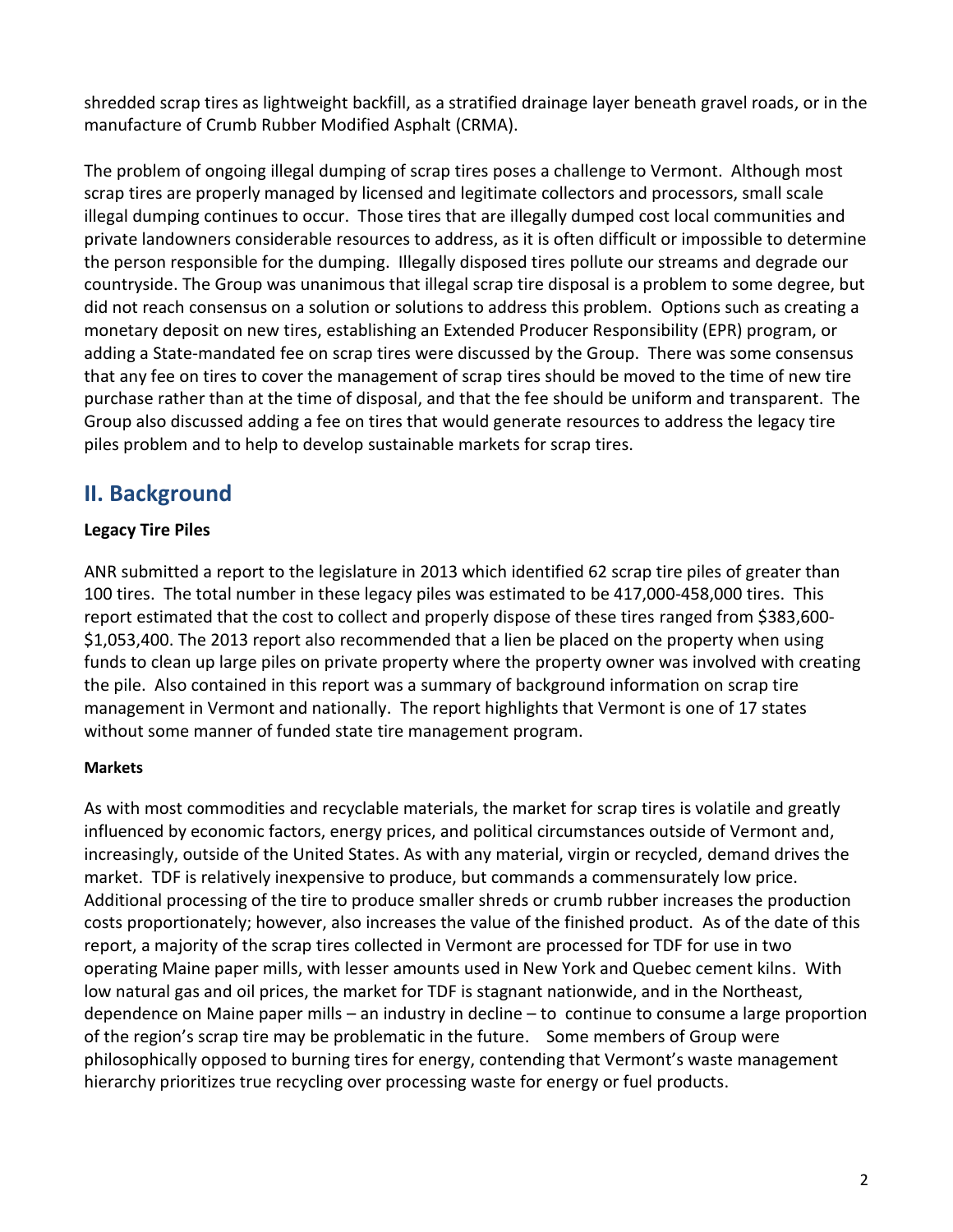The group was educated on other national and regional markets for scrap tires, and the potential for advancing in-state markets. Because of rubber chemistry, complex tire construction, and proprietary formulations, very little of a scrap tire can be recycled into a new tire. Instead, uses are developed for the individual components of tires: rubber, steel, and fiber. These uses are, for the most part, recognized and mature, and it is doubtful that an entirely new and distinct use for scrap tires will be created in the immediate time frame.

One established scrap tire market, with some potential in Vermont, is the use of Tire Derived Aggregate (TDA) in civil engineering projects, as specialized lightweight fill. Yet tire shreds are not an economical substitute for crushed stone in Vermont. However, tire shreds are free draining, insulative, and about 1/3 the density of natural aggregates, and thus would be beneficial in situations where one or more of these unique characteristics are desired. VTrans explained that key barriers to creating this market lie within state and federal transportation specifications, the price differential with conventional materials, the consistent availability of the feedstock, and project funding policies. While TDA is defined by ASTM Standard D6270-08(2012), which provides guidance for testing the physical properties, design considerations, construction practices, and leachate generation potential of the material, to develop this market it will be necessary for the VTrans to adopt Vermont specifications for use of the TDA. For the tire shreds to be used in State funded transportation projects, the material will need to be readily available and at a competitive cost. In addition, if the project is receiving federal funding the state would need to get federal approval to accept that "least" cost option should include "avoided" costs. The group discussed whether the Governor could issue an executive order requiring Vtrans to use some pre-determined quantity of tire shreds each year. It would need to be shown what the added benefit would be to Vermont before such an action could take place. It will also be necessary to evaluate any disadvantages of using shredded rubber in road projects, including any negative environmental impacts. The group generally believed this could be achieved, especially in light of the uncertainty of current scrap tire markets.

There appears to be renewed interest, nationally, in Crumb Rubber Modified Asphalt using rubber from scrap tires as the feedstock. The inclusion of crumb rubber into hot mix asphalt (HMA) was mandated by Congress in the early 1990s, then quickly discontinued as problems with pavement quality arose. The state of the practice has improved greatly since, and many States have experienced the cost effectiveness and performance advantages of CRMA, and have embraced the technology. Vtrans explained that "terminal blend," the process in which the crumb rubber is added to the liquid asphalt, has been shown to outperform conventional HMA. CRMA can increase the cost of the pavement by less than 5% but has a 15-20% better overall longevity than a standard mix. Vermont obtains its liquid asphalt from terminals located in either Canada or Rhode Island. The added costs to process the tires to 10 - 14 mesh crumb rubber to add to the liquid asphalt and the cost to ship the crumb to the asphalt terminals makes this option less favorable, at the present, than processing and shipping TDF to Maine (or Quebec or New York). However, if TDF usage was to diminish due to low energy prices and/or changes in the paper industry, CRMA could be economically viable, particularly if the use of CRMA by all New England states becomes commonplace.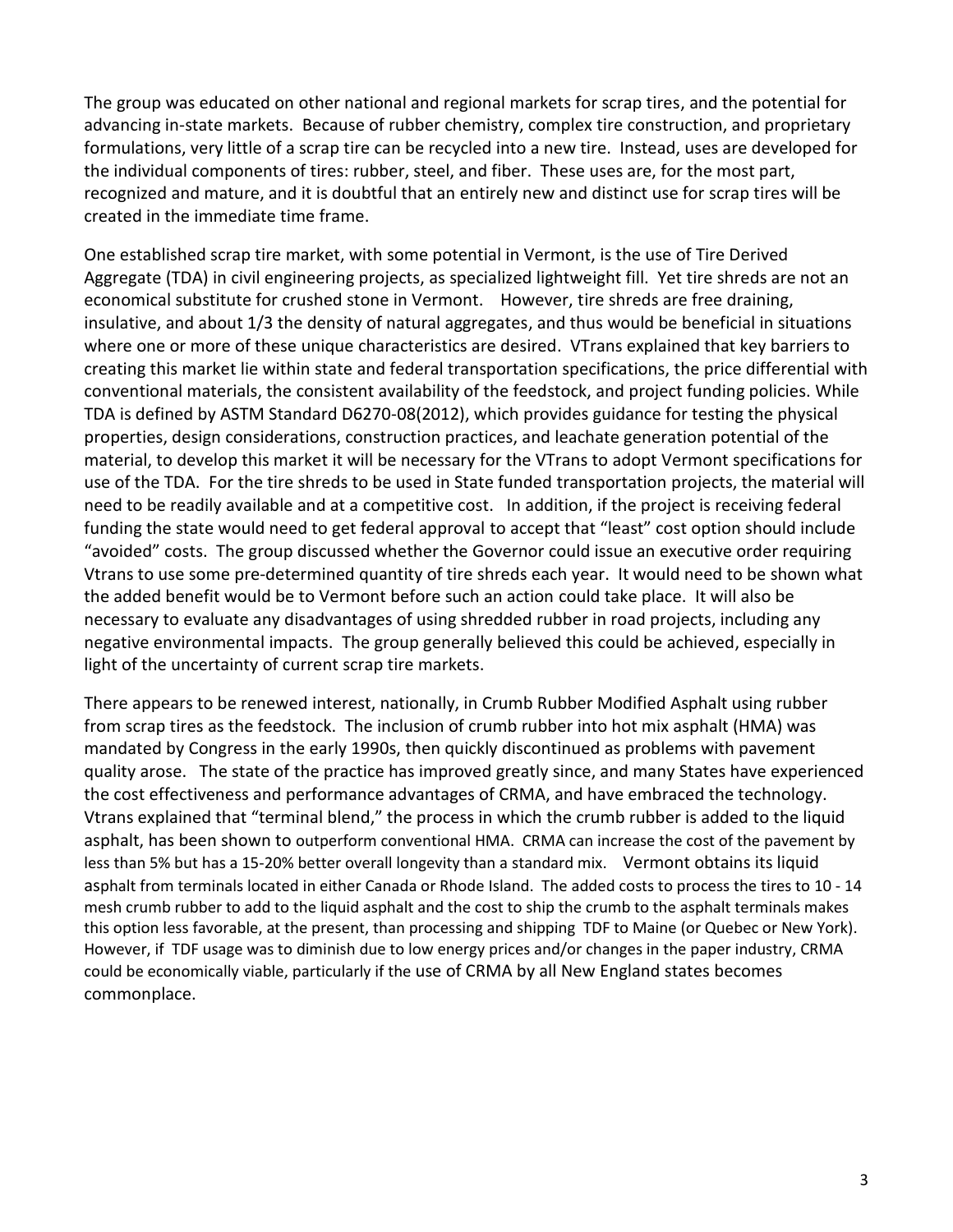#### **Ongoing Illegal Dumping**

Based on conversations with a number of tire dealers,  $5 - 10%$  of used tires are taken back by customers buying new tires, and no doubt that some portion of these 35,000 – 70,000 used tires end up being illegally dumped. Therefore, although on a percentage basis the majority of scrap tires are properly managed by tire dealers and fleet managers, the volume of those scrap tires that are unaccounted for, and potentially illegally dumped, is significant. Even small numbers of tires that are illegally dumped pollute our streams and contaminate our rural landscape.

Illegal scrap tire dumping poses a challenge to Vermont. Although most scrap tires are properly managed, those that are illegally dumped cost local communities or private landowners considerable resources to address. This includes both the effort to collect the tires as well as the cost of properly managing the collected tires. These costs are not typically recovered by the local communities, volunteers, or landowners due to difficulty with determining the party responsible for the tire dumping.

The Group did not reach consensus on solutions to the ongoing illegal dumping problem. Ideas such as creating a deposit on new tires, establishing an Extended Producer Responsibility (EPR) program, adding a per tire fee on scrap tires, and manifesting scrap tire shipments were discussed by the Group. There was general Group agreement that ensuring compliance with existing solid waste transporter and disposal laws, and enforcement for non-compliance, would help address illegal dumping by socalled "tire jockeys." The Group also considered the need to store scrap tires in secure containers to discourage theft of useable tires, some of which are invariably dumped. The pros and cons of each of these ideas were discussed but no single idea was recommended unanimously by the Group.

In considering prevention options, the Group did discuss what might be the root cause of the problem. There was general agreement that any program put in place would not completely solve the illegal dumping problem, but that the current scrap tire management system was not as effective as it should be. Currently, entities that collect scrap tires charge their customers a fee to cover the cost of managing the tires. This fee varies widely from location to location. The group identified an approximate fee range of between \$3.00-\$6.00/tire. In Vermont, when a consumer has their tires changed over in the spring or fall, the extra cost to dispose of the unusable tires can significantly raise the overall cost as a percentage of the tire changeover. This may discourage the consumer from disposing of the tires at that time, which may ultimately lead to illegal dumping. However, if the cost to dispose of the tires at the end of their life was added to the initial cost of purchasing the tires, this would only add a small fraction to the overall cost of the new tire purchase. The tires could then be disposed of for no added cost. Most of the Group agreed that making this change would create a convenient and seemingly less financially burdensome method to manage scrap tires, thus reducing the likelihood of tires being illegally dumped. However, a segment of the Group did not agree that establishing a prescribed fee system would be worthwhile, believing that the present market-based system was adequate. The Group discussed fees in the form of an EPR program where the manufacturers charge an assessment on each tire, similar to the PaintCare program, or an advanced recycling fee (ARF), where the consumer pays a fee at the point of purchase to pay for ultimate disposal. The Group did not agree on what, if any, particular methodology should be used. The majority of the Group did agree that whatever the upfront fee is, that it should be uniform and transparent, a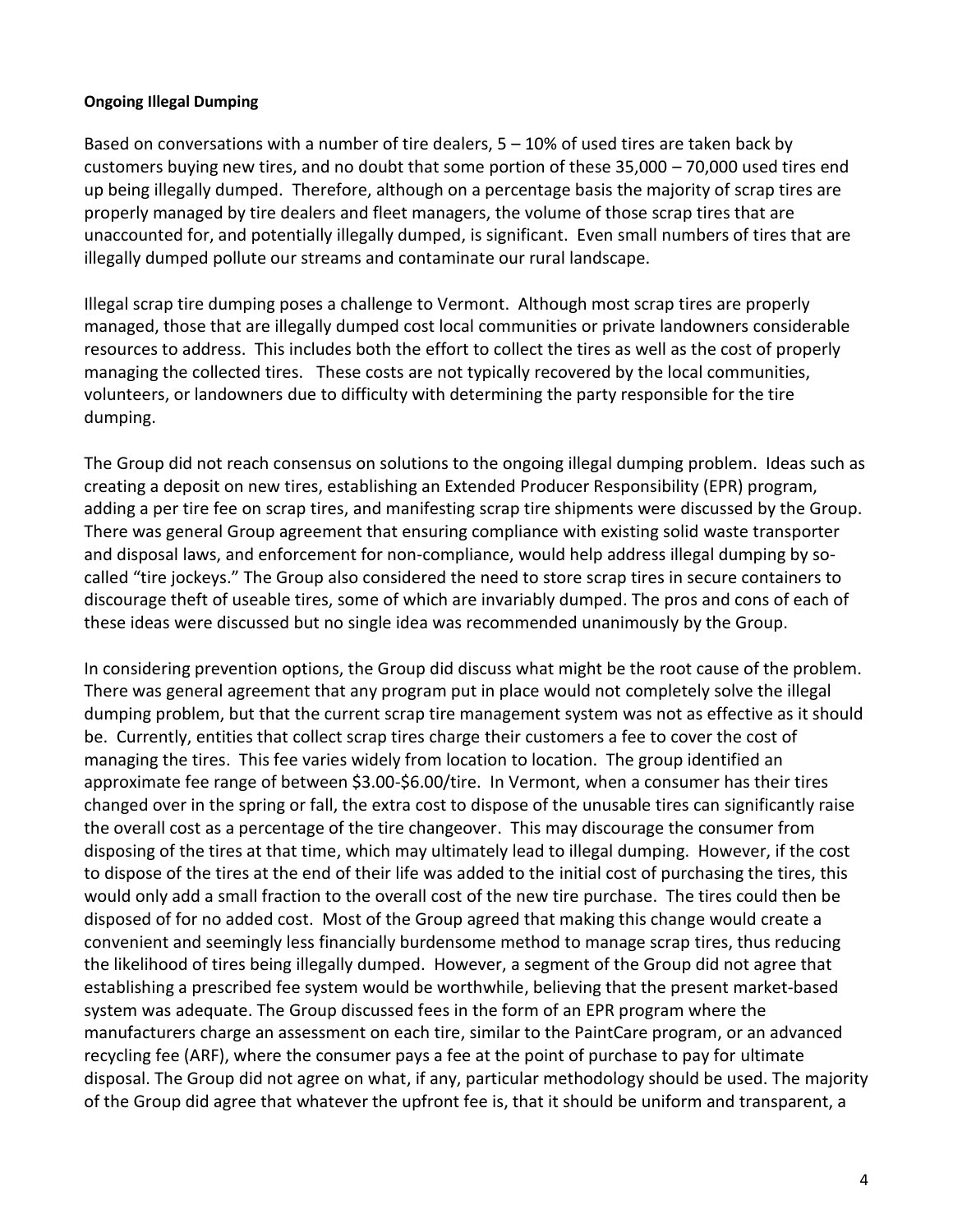practice that mirrors existing policy in Ontario's tire recycling program. Further, any instituted program would need to ensure that out-of-state tires were not collected. The majority of the Group also agreed that the fee on tires should be used to generate resources to address the legacy tire piles and to help to develop recycling markets for scrap tires.

### <span id="page-6-0"></span>**III. Conclusions and Recommendations**

### **Conclusions**

- The three main issues involving scrap tire management in Vermont include: legacy tire piles, illegal dumping, and lack of recycling markets for scrap tires.
- Vermont is one of 17 states without some manner of funded, statewide tire management program.
- Scrap tires are ideal breeding grounds for Eastern Equine Encephalitis and West Nile Viruscarrying mosquitos.
- Illegal legacy tire piles and ongoing illegal tire dumping are a health concern, fire risk, and a public nuisance.
- The cost of illegal dumping is an ongoing expense that often falls to local government and private landowner to bear.
- The majority of the scrap tires collected in Vermont are processed for Tire Derived Fuel (TDF) for use in two Maine paper mills.
- TDF is necessary at the moment, and in the Northeast is an economical and effective fuel source, but is not the most beneficial and sustainable option for scrap tires.
- The problem of illegal dumping would likely be reduced if the disposal fee on tires is applied at the time of tire purchase. (One stakeholder disagrees.)
- As the current market-based system works to only manage the ongoing generation of scrap tires, any fee system established to also fund scrap tire clean ups and market development would likely result in increased per tire management costs.

### **Recommendations**

The majority of the Group recommended that there be a legislative requirement that moves the existing disposal fee for tires from the time of disposal to the time of purchase. In addition, this fee should be uniform and transparent and should create funds to manage scrap tires, to assist with legacy tire pile clean ups, and to help to develop markets for scrap tires. Potential types of fees include advanced recycling fees (ARF) or some form of EPR.

Some group members disagreed that "uniform and transparent" fees were appropriate goals, believing that internalization of end-of-life system costs into the selling price of a tire would allow businesses to compete in a fashion to achieve the best results for the lowest cost, while acknowledging that life cycle costs of a tire are just another business expense that does not need to be separated out for consumers.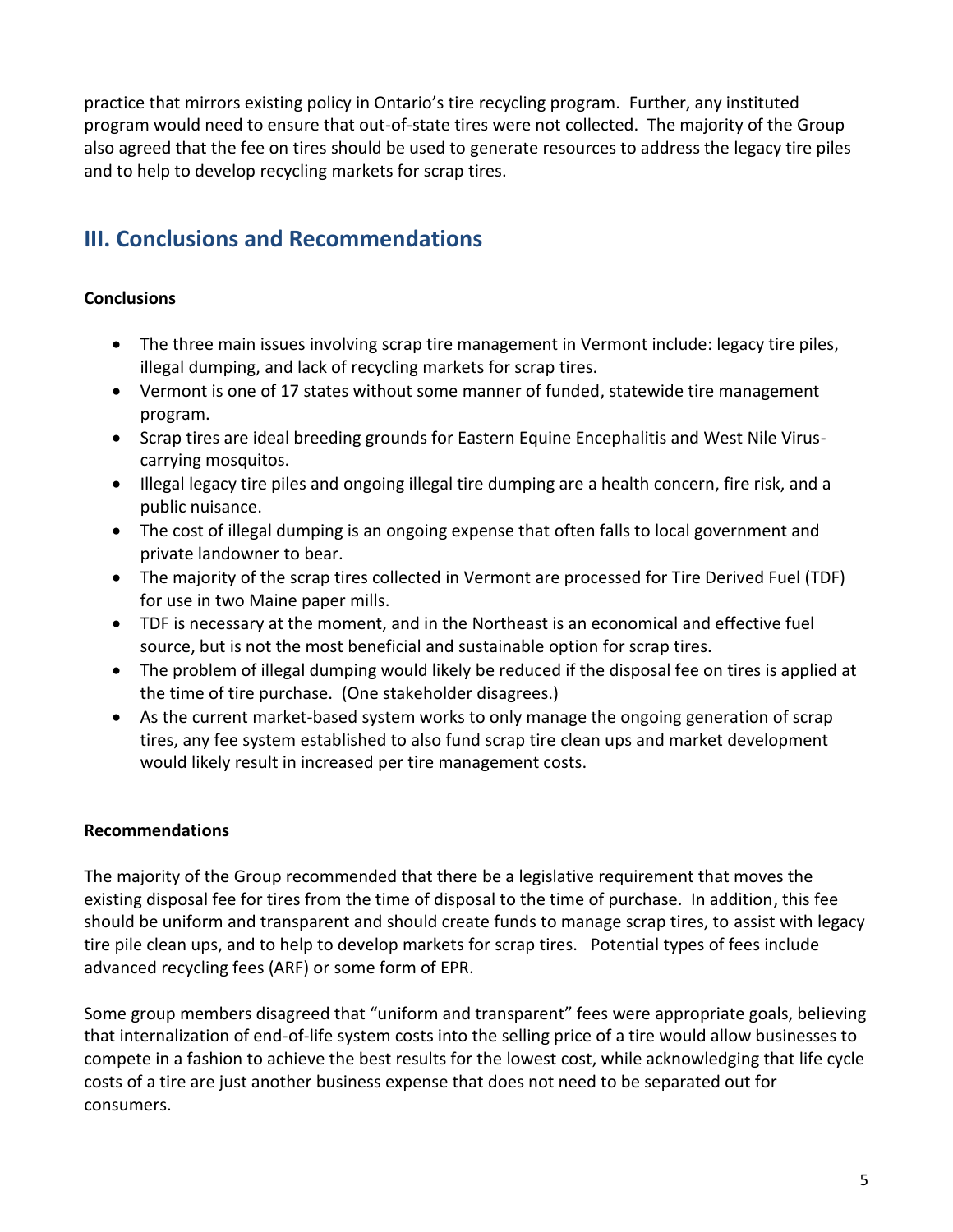Several group members were opposed to an upfront fee on new tire purchases, concerned that such a fee would encourage consumers to purchase tires in adjacent States, or from Internet-based vendors. Further, that the cost to recycle tires is variable and market driven, and should not be combined with a State-mandated fee to address legacy tire piles and markets. These Group members consider the current system of scrap tire management to be adequate, with additional emphasis on generating sustainable markets for recycling scrap tires.

### <span id="page-7-0"></span>**IV. Next Steps**

The Group recognizes that there are many important details which must be understood before a scrap tire fee structure can be established and implemented. It is recommended that a group of interested stakeholders be convened to further investigate the following:

- Logistics and feasibility of moving to a fee based system where the cost of scrap tire management is part of the purchase price of new tires;
- Consider whether the fee is an ARF or EPR;
- Determining the appropriate fees to manage scrap tires, including a method of adjusting the fees to reflect changes in the marketplace ;
- Establishing a system of collecting, managing, and disbursing the funds collected;
- Determining the level of funding needed for the ongoing recycling of collecting scrap tires;
- Determining the funding, and potential sources of funds, needed for legacy tire pile clean ups;
- Types of financial assistance needed for market development; and
- Methods for tracking tires to ensure that the program is not collecting out-of-state tires.
- An evaluation of the ANR's scrap tire compliance and enforcement strategy, and means to increase education of tire dealers, fleet managers, and the general public on scrap tire management.